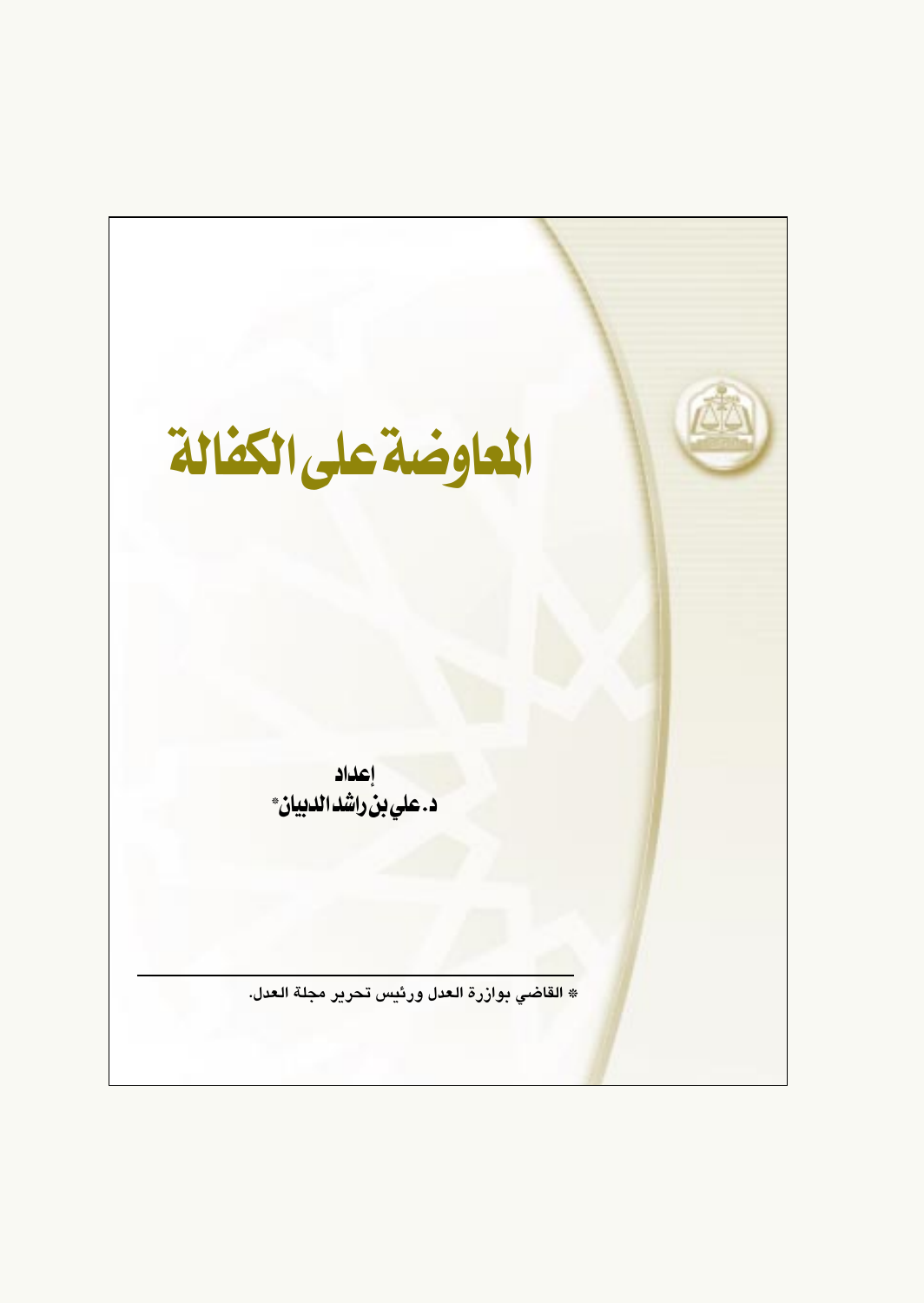الحمدلله رب العالمين، والصلاة والسلام على خير البشرية أجمعين، وعلى آله وصحبه والتابعين لهم بإحسان إلى يوم الدين، أما بعد :

فإن من كمال الشريعة الإسلامية الغراء أنها جاءت مراعية في أحكامها معاني ساميةً جليلة تحرِّك في النفو س مكنون الإحسان والإرفاق بالآخرين ، وتجعل لتصر فاتهم سمواً للارتقاء لتحقيق التكافل الاجتماعي بين أفراد المجتمع المسلم، وصلاً لعُلق التعاون والتكاتف بين المؤمنين، وإشاعة لروح التعاطف والتراحم بينهم، وهو مقصد شرعي كلي دلت عليه نصوص الكتاب والسنّة في مثل قوله تعالىي : ﴿ وَتَعَاوَنُوا عَلَى البرِّ وَالتَّقْوَىَ ﴾ [المائدة: ٢].

وقوله سبحانه : ﴿ وَأَحْسنُوا إِنَّ اللَّهَ يُحبُّ الْمُحْسنينَ ﴿٢٩٥﴾ [البقرة : ١٩٥] . وقوله عزَّ من قائل : ﴿ إِنَّ اللَّهَ يَأْمَرُ بِالْعَدْلِ وَالإِحْسَانِ﴾ [النحل : ٩٠ ] . وقوله صلى الله عليه وسلم فيما يرويه عنه النعمان بن بشير -رضي الله عنه- : «ترى المؤمنين في تراحمهم وتوادهم وتعاطفهم كمثل الجسد، إذا اشتكى عضواً تداعى له سائر جسده بالسهر والحمي» (١) .

وعن أبي هرير ة –رضي الله عنه– عن النبي صلى الله عليه وسلم قال : «من نفَّس عن مسلم كربة من كرب الدنيا نفَّس الله عنه كربة من كرب يوم القيامة ، ومن يسرّ على معسر يسر الله عليه في الدنيا والآخرة، ومن ستر على مسلم ستر الله عليه في الدنيا والآخرة،

> (١) متفق عليه – انظر اللؤلو والمرجان فيما اتفق عليه الشيخان ١٩٦/٣ برقم ١٦٧١. العطل العدد (٤٠) شوال ١٤٢٩هـ - ٣٦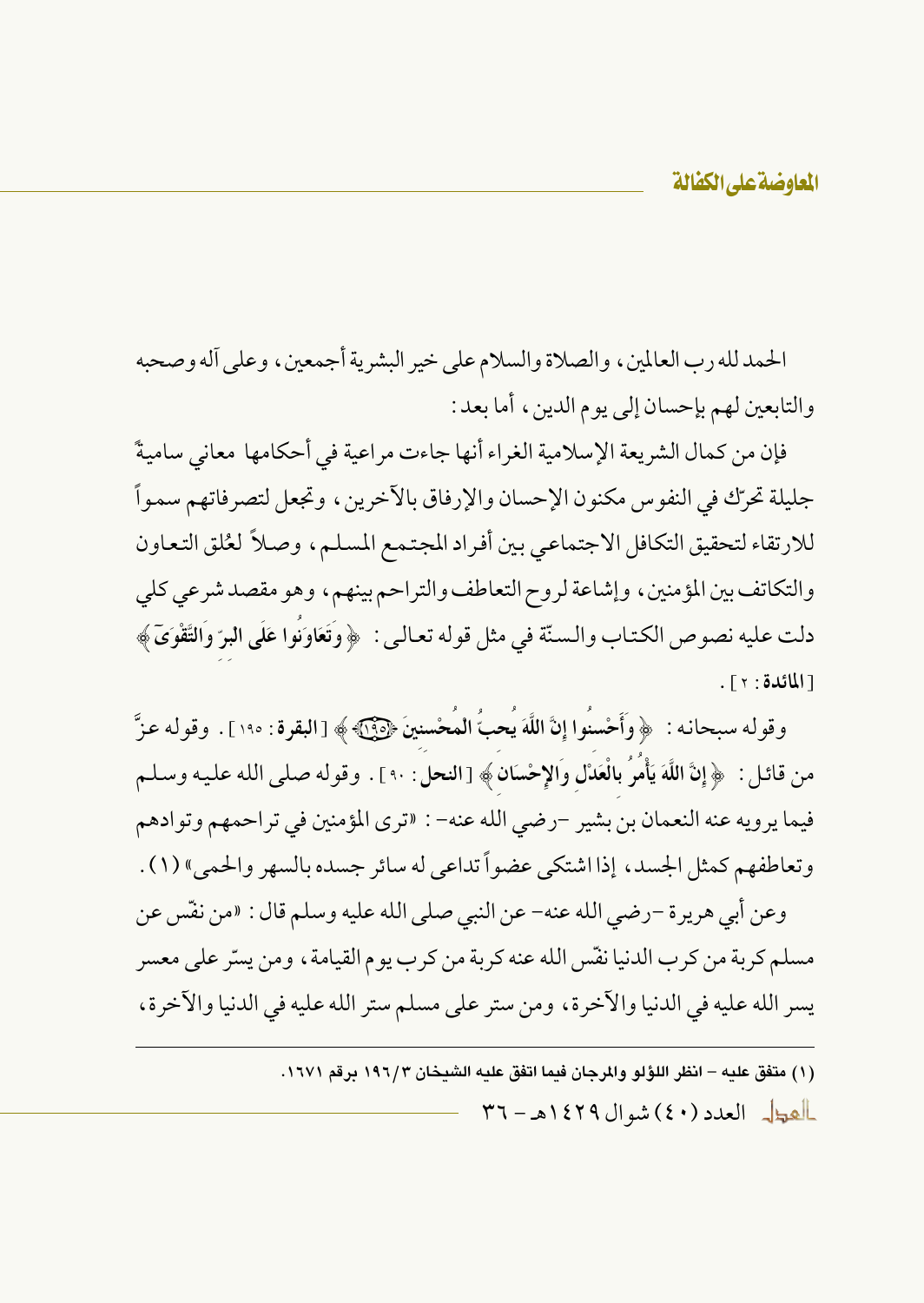والله في عون العبد ما كان العبد في عون أخيه» (٢).

وعن حذيفة -رضي الله عنه- قال : قال نبيكم صلى الله عليه وسلم : «كل معروف صدقة»(۳).

ومن أحكام الشريعة النيِّرة التي ضمنت هذا المعنى «عقد الكفالة» الذي قررت شريعة الإسلام جوازه؛ إرفاقاً بالأمة وتيسيراً لها، ودعماً لمبدأ التعاون والتكافل والتحامل بين أفر ادها .

معنى الكفالة

هي في اللغة مأخوذة من مادة «كفل» بمعنى «ضمن»، والكفيل والكافل هو الضامن والعائل والزعيم والجميل، والجمع كفلاء(٤)، ومنه قوله تعالى: ﴿وَمَا كُنتَ لَدَيْهِمْ إِذْ يَلْقُونَ أَقْلامَهُمْ أَيُّهُمْ يَكْفُلُ مَرْيَمَ ﴾ [آل عمر ان : ٤٤ ] . وقو له صلى الله عليه وسلم : «أنا وكافل اليتيم كهاتين في الجنة ، وأشار بالسبابة والوسطى»(٥).

وأما اصطلاح الفقهاء –رحمهم الله– فقد عُرفت الكفالة بعدة تعريفات، تدور مضامينها على معنى واحد ، هو : ضم ذمة إلى ذمة أخرى في المطالبة والالتزام للحق(٦).

(٢) أخرجه أبو داود في سننه ص٧٤٧ – كتاب الأدب، باب في المعونة للمسلم – برقم ٤٩٤٦. (٣) أخرجه أبو داود – المرجع السابق – برقم ٤٩٤٧. (٤) لسان العرب لابن منظور ١٠٩/ ١٠٩ – مادة «كفل». (٥) رواه البخاري في صحيحه – كتاب الآداب – باب فضل من يعول يتيماً ص١٢٧٨ برقم ٦٠٠٥. (٦) شرح فتح القدير لابن الهمام ٢ /٦٨٣، حاشية ابن عابدين ٢ /٢٨٢، بلغة السالك للصاوي ٢ /١٥٥، حاشية الدسوقي ٣/ ٣٣٠، نهاية المحتاج للرملي ٤ /٤٣٢، المغنى لابن قدامة ٤ / ٥٩٠، كشاف القناع للبهوتــي ٣/

 $.777$ 

٣٧ - العدد (٤٠) شوال ١٤٢٩هـ المعجل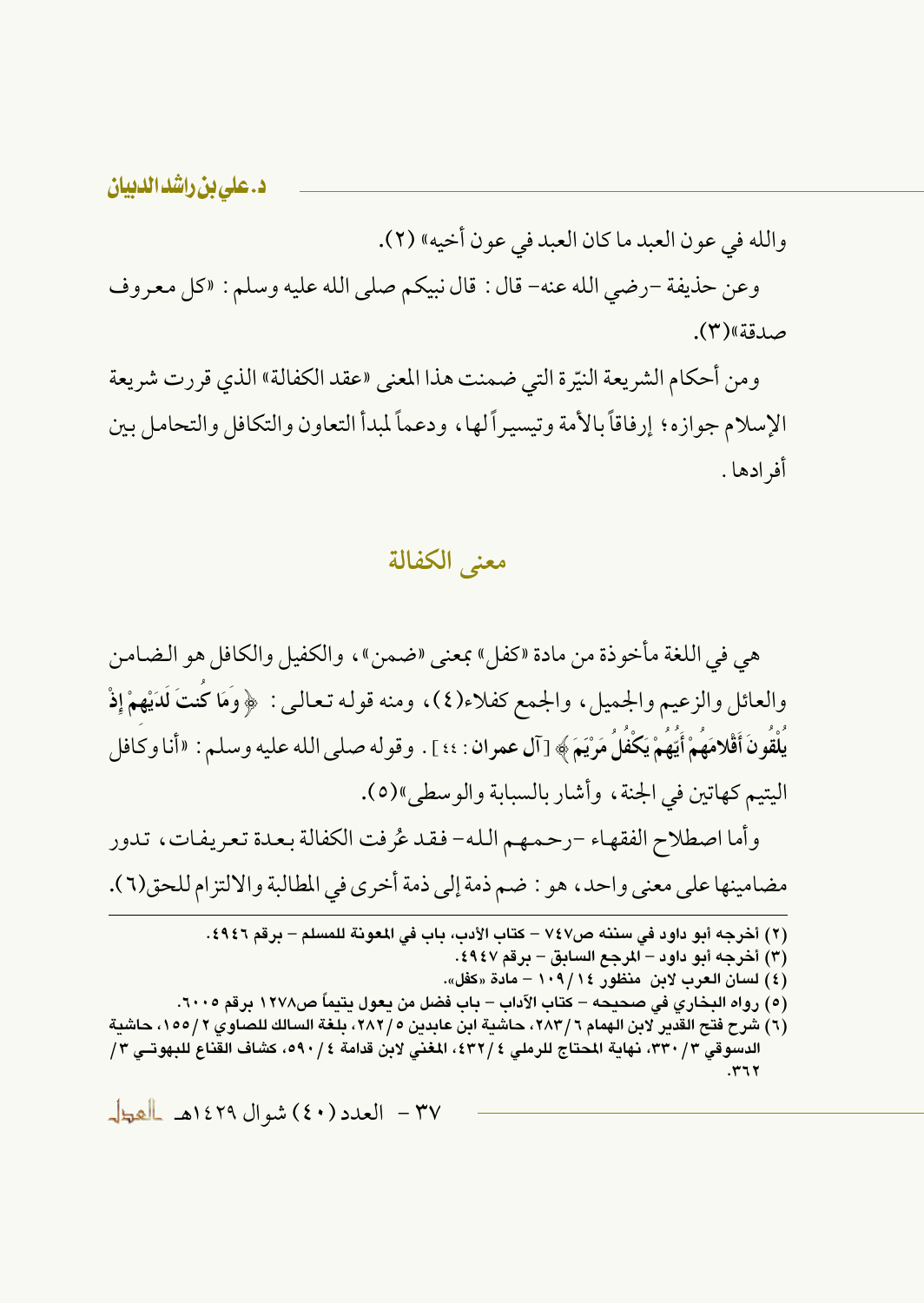المعاوضة على الكفالة

ويقصد بذلك ضم ذمة الكفيل إلى ذمة المكفول في ضمان الحق والالتزام به لصاحبه فيكون له الخيار في الاستيفاء من أي الذمتين، وكذا جعل ذمة بدلاً عن الأخرى في الاستيفاء عند العجز عن السداد، والحق هنا يشمل أنواع المضمون بالكفالة، سواء أكان ضمان مال أو كفالة نفس ويدن(٧).

## الأصل في مشروعية الكفالة

وردت نصوص الكتاب والسنَّة مقررة مشروعية الكفالة ، وعلى ذلك انعقد إجماع الأمة

فمن الكتاب، قوله تعالى: ﴿ قَالُوا نَفْقِدُ صُوَاعَ الْمَلكِ وَلَمَنِ جَاءَ بِهِ حَمْلُ بَعِيرٍ وَأَنَا بِه زَعِيمٌ ﴾ [يوسف : ٧٢]، أي : كفيل وضمين وحميل(٨). فجاءت الآية بإقرار كفالة المنادي عن الملك لمن جاء بالصواع بأن له حمل بعير من الطعام .

- ومن السنّة أحاديث عدة، منها: حديث سلمة بن الأكوع قال : «كنا عند النبي صلى الله عليه وسلم فأتبى بجنازة ، فقالوا : يا رسول الله ، صلِّ عليها ، قال : هل ترك شيئاً؟ قالوا : لا ، قال : هل عليه دين؟ قالوا : ثلاثة دنانير ، قال : صلوا على صاحبكم، فقال أبو قتادة : صلِّ عليه يا رسول الله
	- (٧) نظرية الضمان الشخصي/ الموسى ص١٥٨–١٦٥.

العطل العدد (٤٠) شوال ١٤٢٩هـ - ٣٨

<sup>(</sup>٨) انظر: تفسير القرآن والعظيم لابن كثير ٢٢/٣ه، فتح القدير للشوكاني ٤٢/٣، الجامع لأحـكــام الــقـرآن للقرطبي ١/ ٢٣١.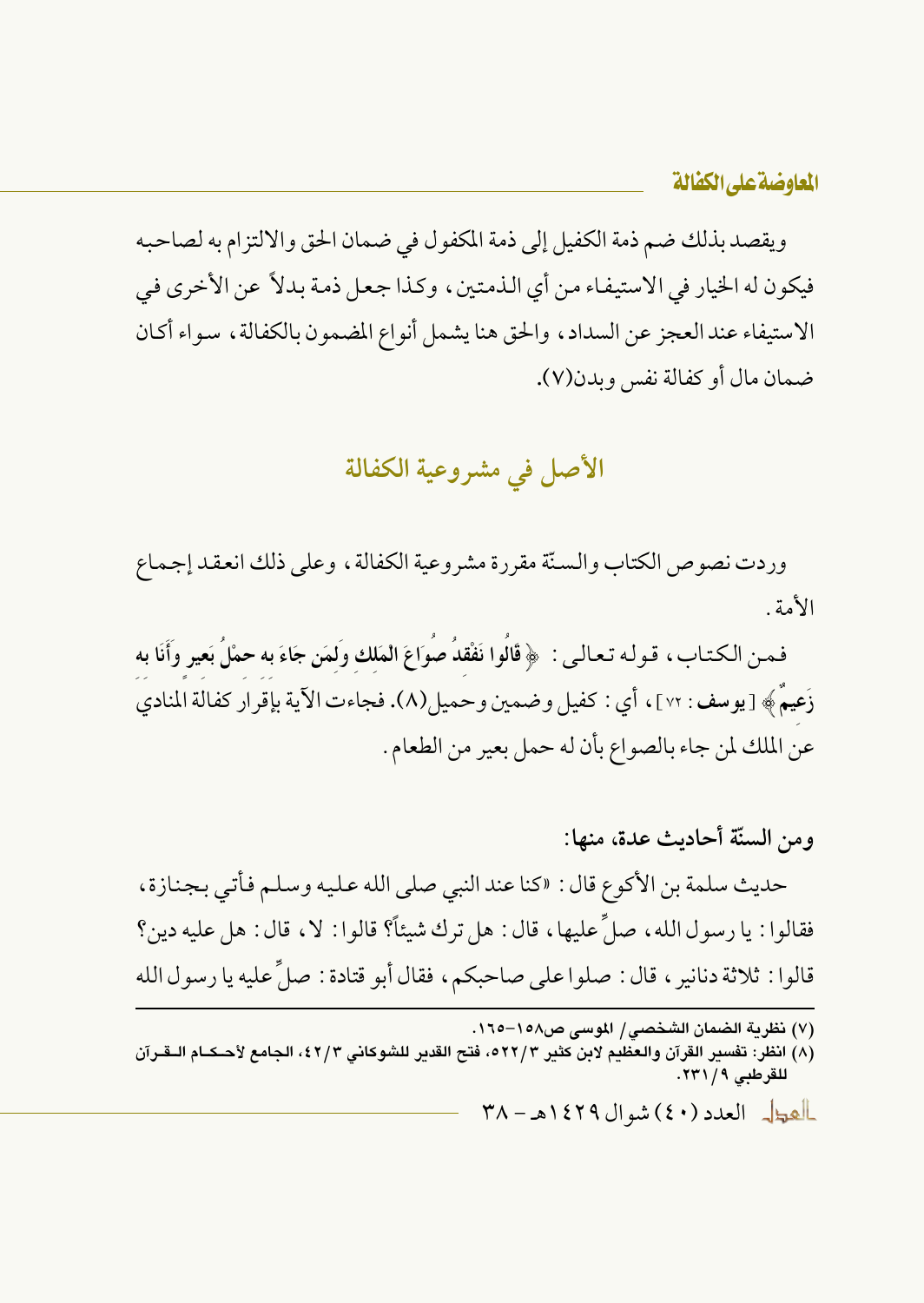وعليّ دينه، فصلي عليه»(٩).

وحديث أبي هريرة -رضي الله عنه- : «أن رسول الله صلى الله عليه وسلم كان يؤتي بالرجل المتوفى عليه الدين، فيسأل: هل ترك لدينه من قضاء؟ فإن حُدّت أنه ترك وفاء صلى عليه وإلا قال: صلوا على صاحبكم، فلما فتح الله عليه الفتوح، قال: أنا أولى بالمؤمنين من أنفسهم، فمن توفي وعليه دين فعليّ قضاؤه»(١٠) .

وحديث أبي أمامة الباهلي –رضي الله عنه– قال : سمعت رسول الله صلى الله عليه وسلم يقول: «إن الله أعطى كل ذي حق حقه ، فلا وصية لوارث ، لا تنفق المرأة من بيتها إلا بإذن زوجها، فقيل : يا رسول الله، ولا الطعام؟ قال : ذلك أفضل أموالنا، قال : ثم قال رسول الله صلى الله عليه وسلم: العارية مؤدَّاة، والمنحة مردودة، والدين مقضى، والزعيم غارم» (١١).

وقد تتابع الناس على التعامل بالكفالة بعضهم لبعض وأجمعوا على صحتها ومشروعية العمل بها، حكى الإجماع على ذلك ابن قدامة في المغنى(١٢) وابن عابدين في حاشيته(١٣) وغير هما .

كما أن الشريعة الإسلامية جاءت بكفالة الضروريات والحاجيات والتحسينيات

(٩) رواه البخاري في صحيحه – كتاب الكفالة– برقم ٢٢٨٩ ينظر: فتح الباري لابن حجر ٤٦٦/٤.

- (١٠) متفق عليه، رواه البخاري في صحيحه، كتاب الكفالة برقم ٢٢٩٨، ينظر: صحيح البخاري بشرحه فتح الباري ٤٧٧/٣، ورواه مسلم في صحيحه، كتاب الفرائض ٦٠/١١ صحيح مسلم بشرح النووي.
- (١١) رواه النسائي والترمذي وابن ماجه وابن حبان والطبراني، وفيه إسماعيل بن عياش وهو من روايته عن الشاميين، وروايته عنهم جيدة، وبالجملة طرق الحديث يقوي بعضها بعضاً، ينظر: التلخيص الحبير لابن حجر ٢ /٤٧، نصب الراية للزيلعي ٤ /٥٨. (١٢) المغنى ١١/٤٩١.
	- (١٣) حاشية ابن عابدين ٥/ ٢٨٥.

٣٩ - العدد (٤٠) شوال ١٤٢٩هـ العط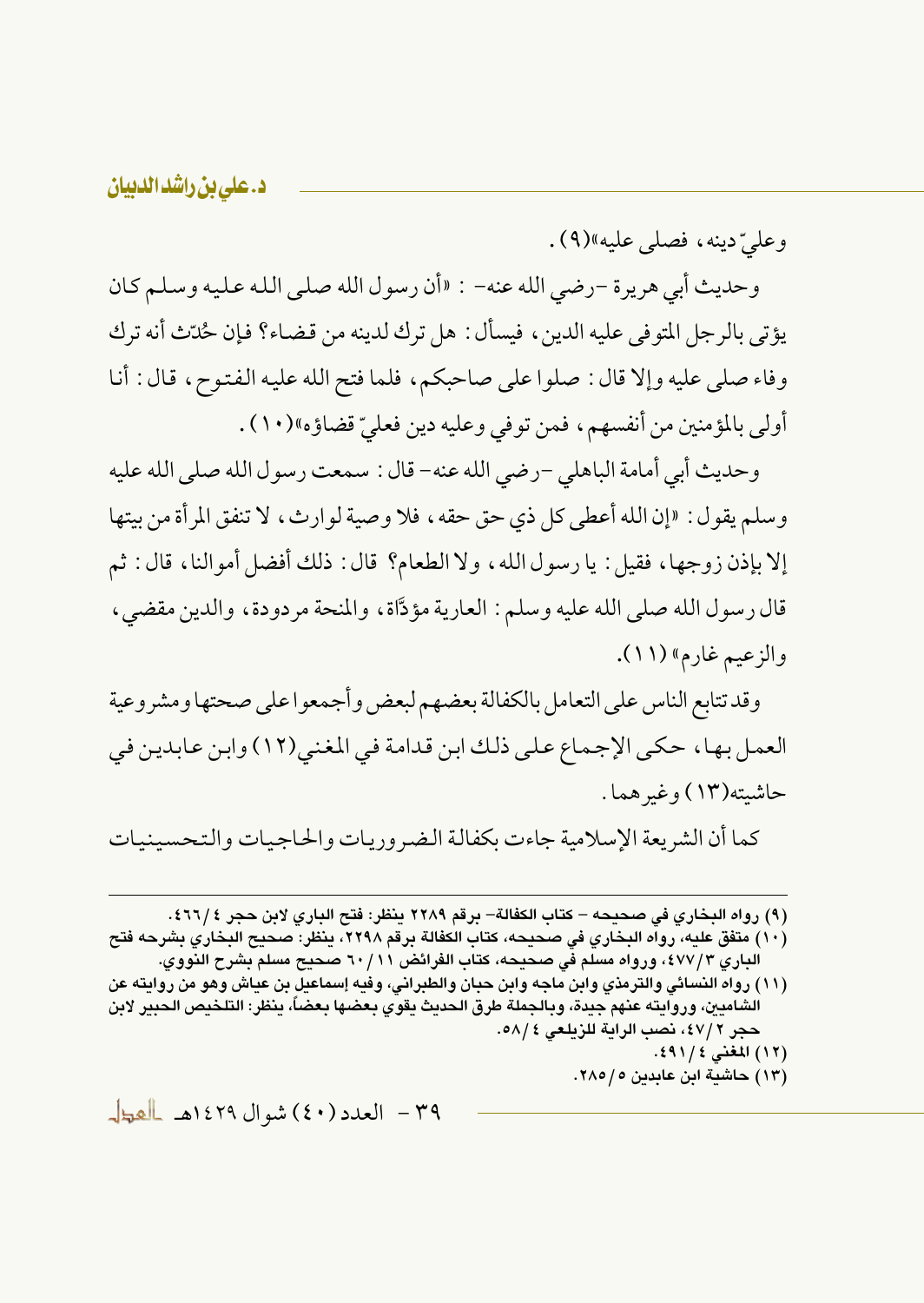وحفظها ، فكل ما أوصل إلى ذلك فهو مقصود شرعاً ، وحاجة الناس في معاشهم تستدعى مثل هذا التعامل بينهم، والشريعة وردت باليسر ورفع الحرج، وإجازة الوسائل الموصلة لذلك، قال ابن النجار الحنبلي -رحمه الله- : «ولأن الحاجة داعية إلى الاستيثاق بضمان المال أو ضمان البدن، وضمان المال يمتنع منه كثير من الناس، فلو لم تجز الكفالة بالنفس لأدى إلى الحرج وعدم المعاملات المحتاج إليها»ا . هـ (١٤).

وقال الرحيباني -رحمه الله- : «فلو لم تجز الكفالة لأدى إلى الحرج، وتعطلت المعاملات المحتاج إليها . . . »ا . هـ (١٥).

### مقصود عقد الكفالة

عقد الكفالة من العقود القائمة في أصلها على التبرع والإرفاق والإحسان، وليس على المعاوضة ، وهذا هو المنصوص عند الفقهاء في مختلف المذاهب ، ومن نصو صهم في ذلك : ما جاء في بدائع الصنائع : «لأنها – أي : الكفالة – عقد تبرع، فلا تنعقد ممن ليس أهلاً · للتبرع. . » ا. هـ(١٦). وجاء في فتح القدير : «لأن الكفالة بالأمر تبرع ابتداء ومعاوضة انتهاء، وبغير الأمر تبرع ابتداء وانتهاء» ۱. هـ(۱۷).

> (١٤) معونة أولى النهي شرح المنتهي ٤٠٧/٤. (١٥) مطالب أولى النهي شرح المنتهي ٣١٣/٣. (١٦) للكاساني ٢٤١١/٤. (١٧) لابن الهمام ٢١٥/٧. ألهول العدد (٤٠) شوال ١٤٢٩هـ - ٤٠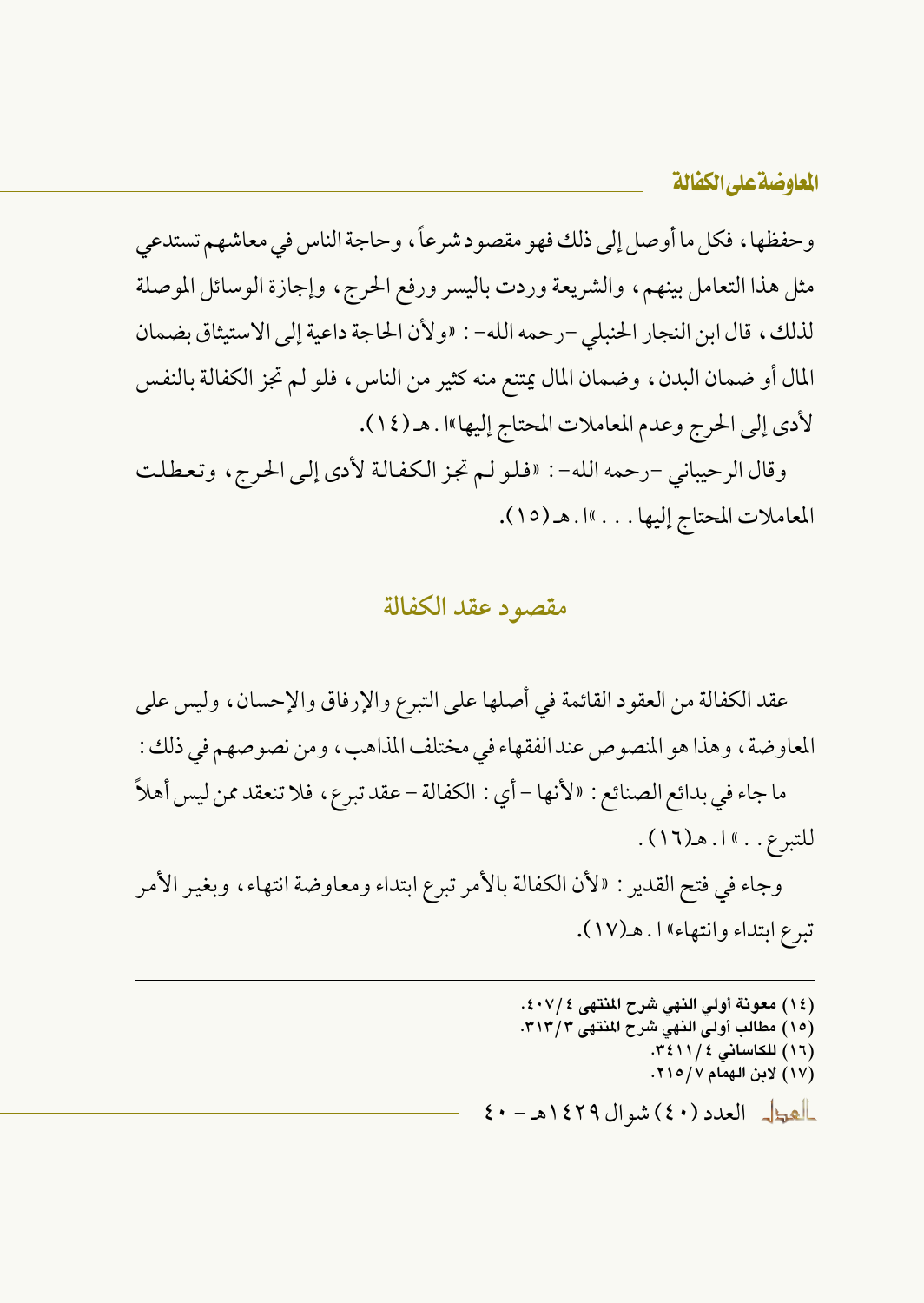وجاء في مجمع الأنهر : «ولا تصح الكفالة إلا ممن يملك التبرع ؛ لأنه عقد تبرع ابتداء) !. هـ(١٨).

وجاء في بلغة السالك : «ولزم أهل التبرع»ا . هـ (١٩).

وجاء في الذخيرة : «كفالة المريض في ثلثه لأنها تبرع، وقاله الأئمة، ومداينته بعد ذلك في رأس ماله ، لأنها ليست تبر عاً، فإن اغتر ق الدين سقطت الكفالة ، لتقديم الدين على التبرع. . »ا. هـ(٢٠).

وجاء في نهاية المحتاج: «وشرط الضامنن . . . إلى قـولـه . . . وأهـلـيـة التبرع» . ا . هـ (٢١).

وجاء في المجموع شرح المهذب :

«فصل : وتجوز الكفالة حالاً ومؤجلاً، كما يجوز ضمان الدين حالاً ومؤجلاً، وهل يجوز إلى أجل مجهول، فيه وجهان: أحدهما: يجوز، لأنه تبرع من غير عوض . . . » إ . ه (٢٢).

وجاء في الكافي : «فصل : ولا يصح إلا من جائز التصرف، فأما المحجور عليه لصغر أو جنون أو سفه فلا يصح ضمانه، لأنه تبرع بالتزام مال، فلم يصح منهم، كالنذر والصدقة» ( ٢٣).

> (١٨) لداماد أفندي ٢ / ١٢٤. (١٩) للصاوى ٢/١٥٥. (۲۰) للقرافي ۱۹۲/۹. (٢١) للرملي ٤٣٤/٤. (٢٢) للنووي ١٤٧/١٤. (٢٣) لابن قدامة ٢٩٨/٢.

(٤١ - العدد (٤٠) شوال ١٤٢٩هـ العطل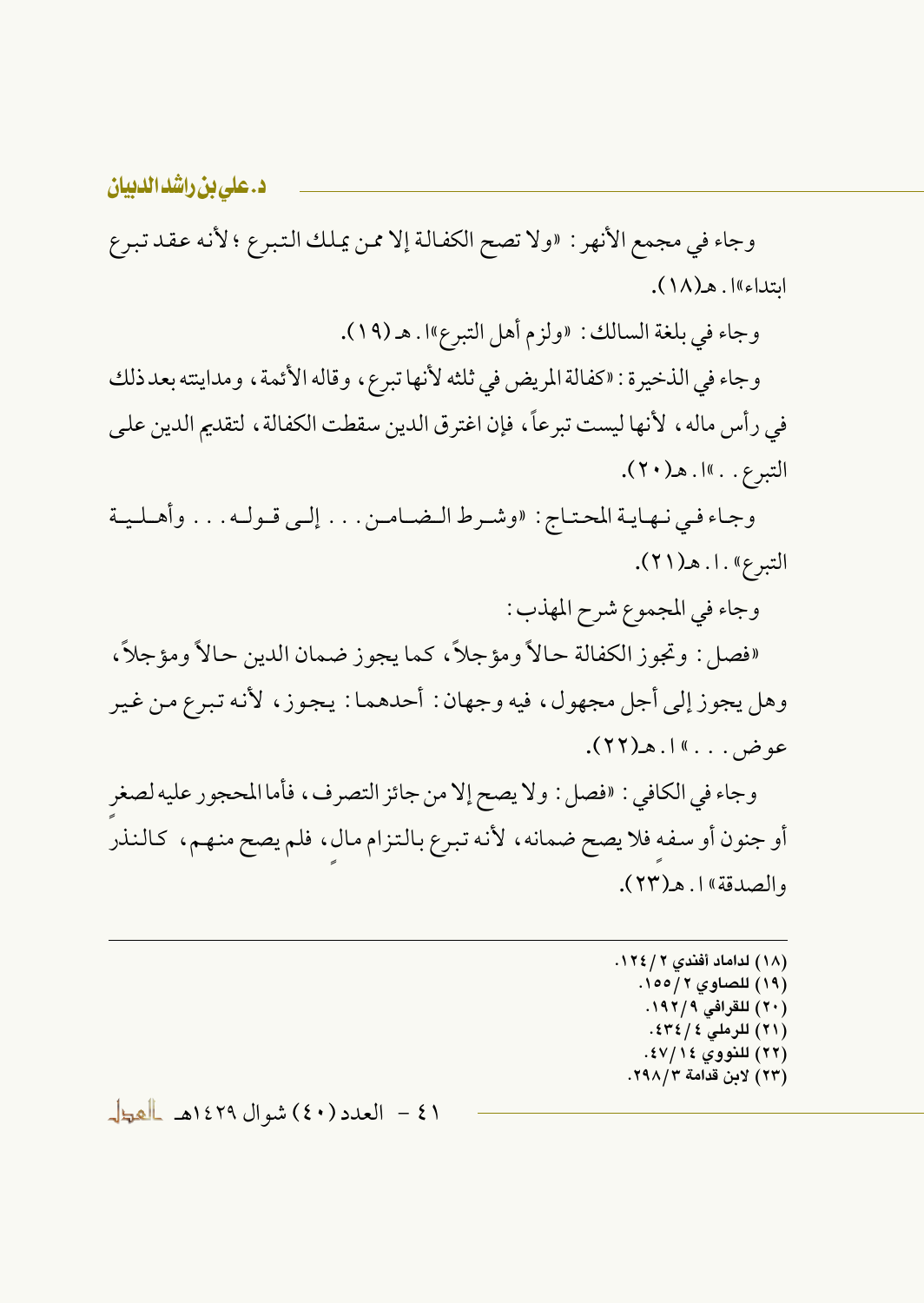المعاوضة على الكفالة

وجاء في المغنى : «فصل : وإن كفل إلى أجل مجهول لـم تصح الكفالة . . . إلى قوله . . . والأولى صحتها هنا لأنه تبرع من غير عوض" ا . هـ(٢٤).

وبهذه النصوص وغيرها مما هو معلوم في مظانه يتضح أن عقد الكفالة يتأ سس على التبرع والإحسان بلا معاوضة . . . والسؤال هنا : إذا كان مقصود عقد الكفالة وأساسه قائماً على التبرع والإحسان بلا عو ض فهل يصح أخذ العو ض عليه ونقله من معنى التبرع إلى المعاوضة؟ هذا ما نروم إيضاحه في هذه الأسطر ، وقبل الشروع في بيان ذلك نوضح صور أخذ العوض على الكفالة من واقع الناس في معاملاتهم، فإن من تلك الصور ما بلغ الخصام عليه والمطالبة به أروقة المحاكم ومقامات التقاضي .

### صور أخذ العوض على الكفالة

الكفالة في تصوير الفقهاء تكون بأحد أمرين :

الأول: ضمان المال الواجب على المكفول. الثاني: ضمان البدن المكفول. قال ابن الهمام -رحمه الله- : «الكفالة ضربان: كفالة بالنفس ، وكفالة  $JU(\mathfrak{so})$ . (  $\mathfrak{so}$  )

> (٢٤) لابن قدامة ١٠١/٧ وانظر: مطالب أولى النهي للرحيباني ٣١٦/٣. (٢٥) فتح القدير ١٦٤/٧.

> > العطل العدد (٤٠) شوال ١٤٢٩هـ - ٤٢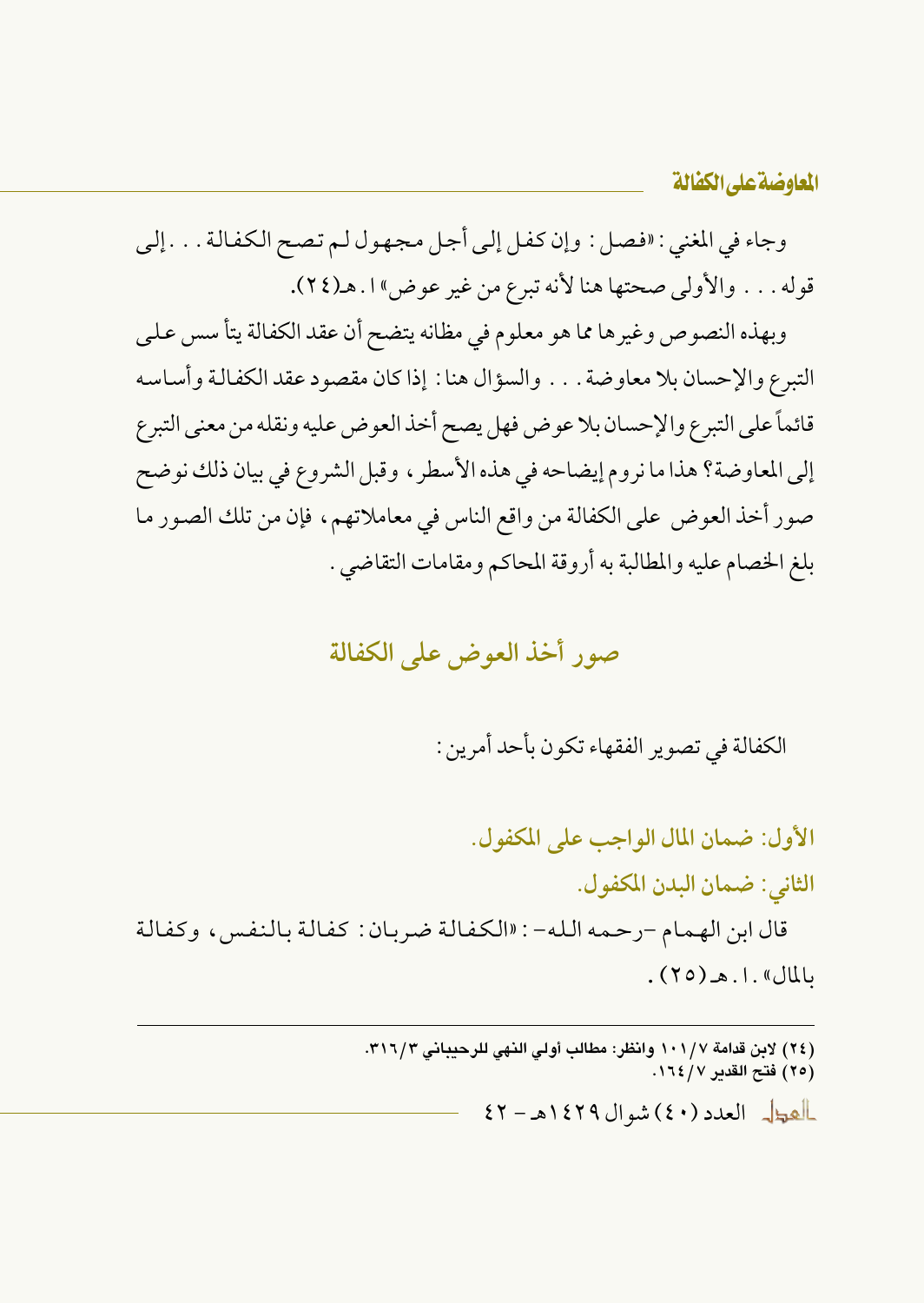فالأول هو ما يسمى كفالة الغرم والأداء في حال عدم سداد المكفول لما عليه ، والثاني : هو ما يسمى كفالة الحضور بمعنى ضمان إحضار المكفول ببدنه متى طُلب، وقد يجتمعان، بحيث يكفل الكفيل مكفوله كفالة حضور ببدنه وكفالة غرم وأداء لما عليه حال مماطلته أو عجزه .

والكفالة بنوعيها : عقد التزام من الكفيل لصاحب الحق ببدن مكفوله أو غرم ما عليه ، بحيث يستو ثق صاحب الحق لحقه ويطمئن لضمانه بوجو د ذمة الكفيل الضامن ، وقد جنح بعض الكفلاء إلى أخذ عوض من المكفول مقابل كفالته له ، سواء أكان ببدنه أم باستعداده بضمان ما عليه وتأديته عنه حال عجزه أو مماطلته .

والصور التي تعرض في واقع الناس للكفالة بعوض لا تعدو أن تندرج تحت هذين النوعين:

– فنوعٌ: يقوم فيه شخص بكفالة شخص وجب عليه حق أو وقع في مخالفة ليخرجه من دائرة التحفظ على بدنه لدى رجال السلطة العامة، ويلتزم بإحضاره متى طلب من الجهة ، ثم يأخذ مقابل هذه الكفالة دراهم ويشترط على المكفول أو غيره عوضاً مالياً عن كفالته .

– ونوع أخر : يقوم فيه شخص بكفالة أخر في دين لثالث أو شراء سلعة بثمن مؤجل أو مقسط، ويكون من شروط صاحب الحق في العقد إحضارُ كفيل ضامن للمشترى، فيلتزم الكفيل بالكفالة مقابل مبلغ مالي يأخذه من المكفول عن هذا الالتزام .

- ويزاد المبلغُ المأخوذ عوضاً عن الكفالة بحسب أهمية موضوع الكفالة، وحجم الحق الواجب، وحساسية وضع المكفول خاصة في موضوعات المخالفات التبي يحرص ذوو ٤٣ - العدد (٤٠) شوال ١٤٢٩هـ العطل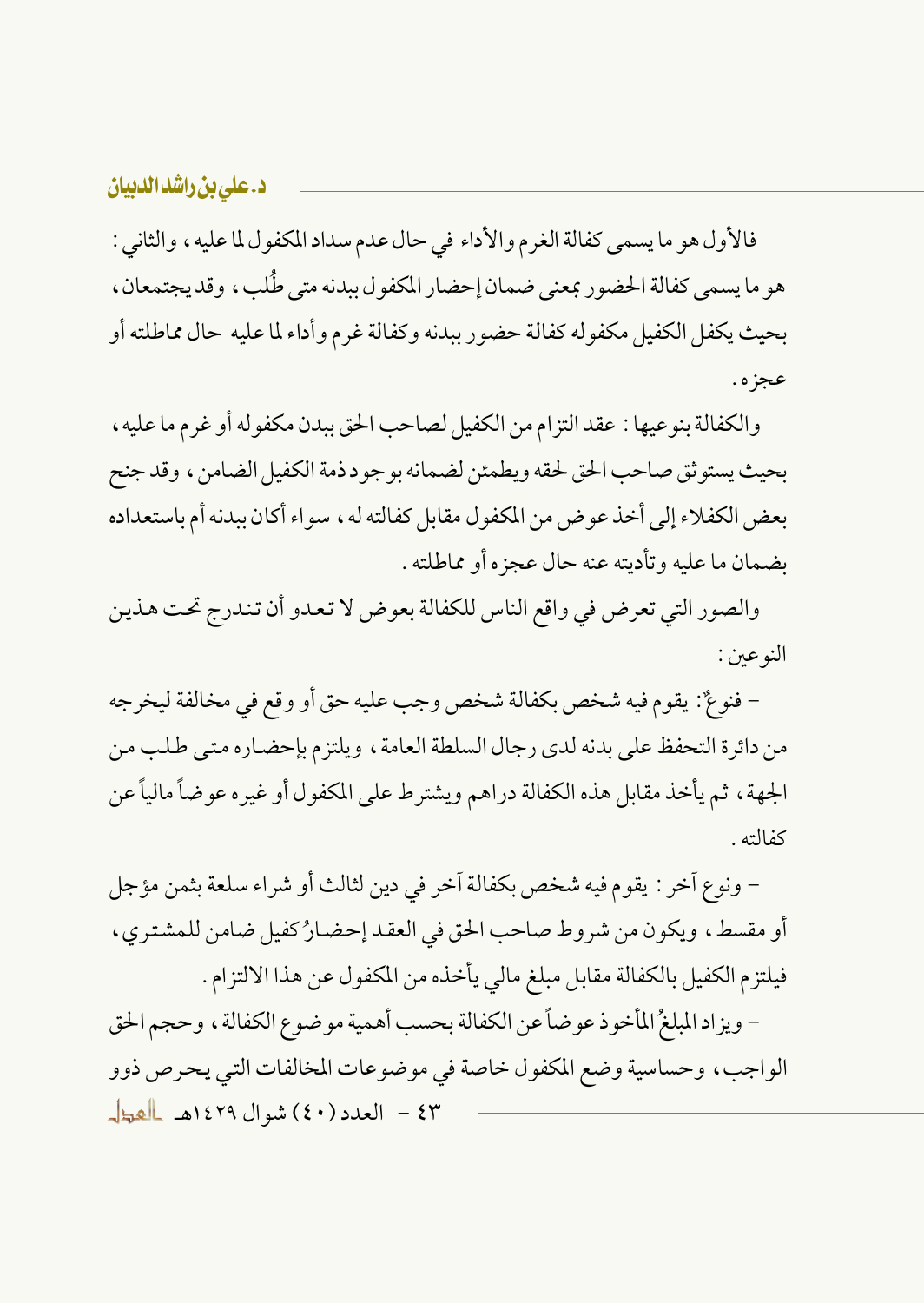الاعتبار في المجتمع على عدم علم الكافة بها، ويحاولون محاصرتها وإخفاءها، وفي مجتمع التجار سوق رائجة لمثل هذا التعامل لحرص التاجر المحتاج للكفالة على عدم معرفة وضعه التجاري، وخاصة إذا كانت الكفالة لاستدراك خسارة أو تعويض نكسة مالية، وقد تفنن الكفلاء في ابتزاز محتاجي الكفالات، واستغلال حاجتهم واضطرارهم لها بفرض مبالغ باهضة على كفلائهم، منها ما يكون حالاً، ومنها ما يكون مؤجلاً، وقد يجمع بين الأمرين، فما حكم أخذ تلكم المبالغ مقابل الكفالة؟

# حكم المعاوضة على الكفالة

بالرجوع إلى نصوص الفقهاء في هذه المسألة نجدها في اتجاه واحد تقريباً، مع فروقات في صحة عقد الكفالة بهذا الشرط أو بطلانه من أصله أو بطلان الشرط فقط، وبعد استعراض نماذج منها نستخلص مضامينها .

جاء في فتح القدير لابن الهمام الحنفي(٢٦) :

«وفي الخلاصة : كفل بمال على أن يجعل له الطالب جعلاً، فإن لم يكن مشروطاً في الكفالة فالشرط باطل، وإن كان مشروطاً فيها فالكفالة باطلة . . . » . ا . هـ .

وجاء في حاشية الدسو في المالكي على الشرح الكبير للدردير (٢٧) : «إذا كانت الحمالة فاسدة شرعاً غير مستوفية للشروط كانت غير معتد بها ، كما إذا كانت بجعل فهي فاسدة ، لأن شرط الحمالة أن تكون لله وحينئذ لا يعتد بها» ا. هـ.

> $(11)$   $V(Y)$ <br> $Y(1)$ .  $Y(1)$ العطل العدد (٤٠) شوال ١٤٢٩هـ - ٤٤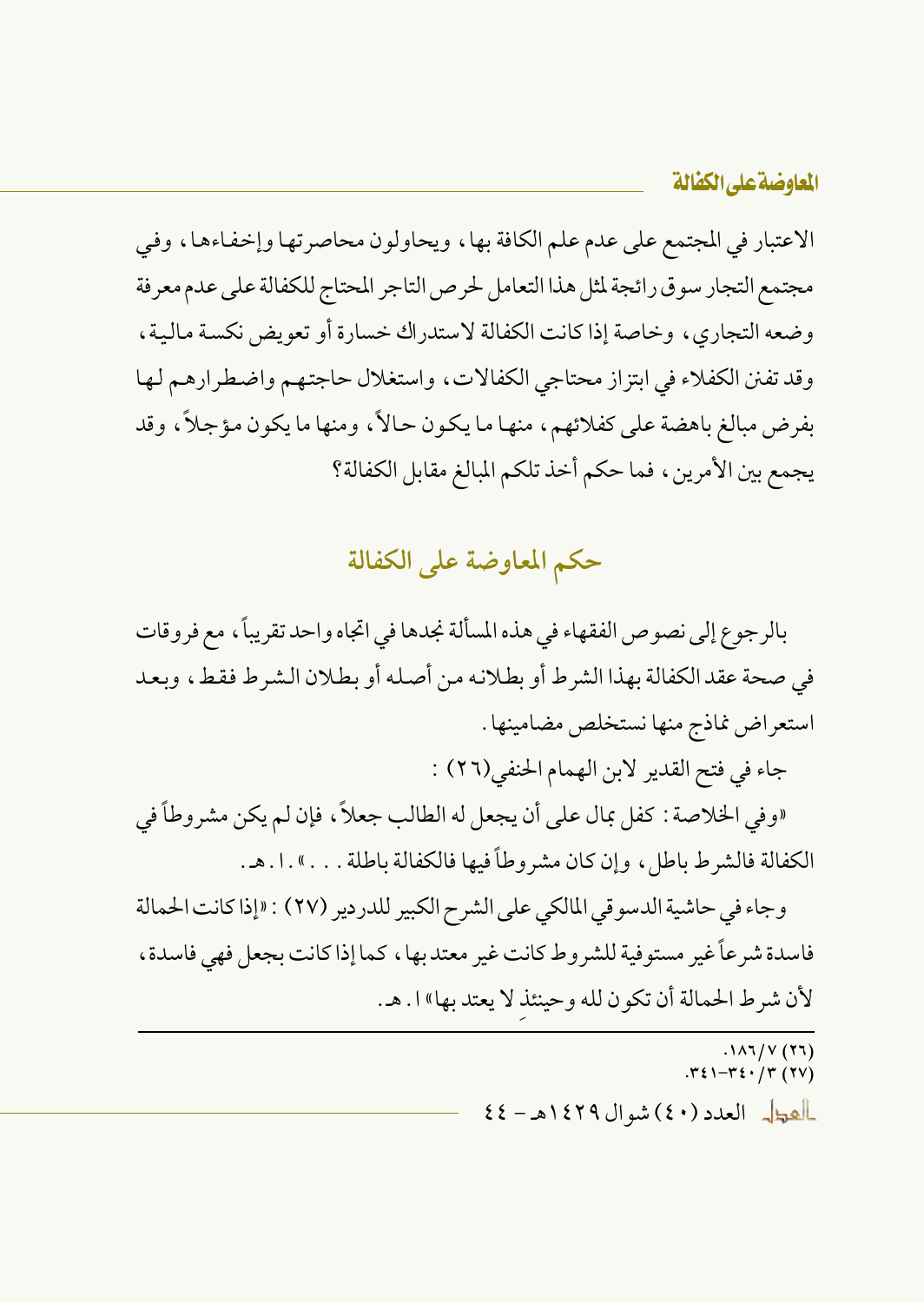وجاء في بلغة السالك إلى مذهب الإمام مالك للصاوى(٢٨) : «وإذا كانت الحمالة فاسدة شرعاً غير مستوفية للشروط كانت غير معتدٍّ بها ، قوله : (بجعل) إنما فسدت بالجعل للضامن لقوله في الحديث: «ثلاثة لا تكون إلا لله : الجعل ، والضمان ، والجاه» . والحاصل أن الصور تسع، لأن الجعل إما للضامن من المدين، أو من رب الدين، أو من أجنبي، وإما للدين من الضامن أو من رب الدين أو من أجنبي ، وإما لرب الدين من المدين أو من الضامن أو من أجنبي ، فيمتنع حيث كان للضامن في الثلاث وتجوز فيما عداها» ا . هـ .

وجاء في الشرح الكبير للدردير بذيل بلغة السالك(٢٩): «ثم شرع في مبطلات الضمان . . . إلى قوله . . . كبجعل للضامن من رب الدين أو من المدين أو من أجنبي ، وعلة المنع : أن الغريم إن أدى الدين لربه كان الجعل باطلاً ، فهو من أكل أموال الناس بالباطل ، وإن أداه الحميل لربه ثم رجع به على الغريم كان من السلف بزيادة فتفسد الحمالة ويرد الجعل لربه، ثم إن كان الجعل من رب الدين للحميل سقطت الحمالة والبيع صحيح . . . »ا . هـ.

وجاء في المجموع شرح المهذب للنووي(٣٠) : «فصل : وتجوز الكفالة حالاً ومؤجلاً، كما يجوز ضمان الدين حالاً ومؤجلاً، وهل يجوز إلى أجل مجهول؟ فيه وجهان : أحدهما : يجوز، لأنه تبرع من غير عوض"ا . هـ .

وجاء في كشاف القناع للبهوتي(٣١) : «أو كفل أو ضمن على أن يبيعه المكفول به أو

 $.7V\xi/\Upsilon(T\Lambda)$  $.7V\xi / 7(79)$  $.5V/15(V)$  $.17.1/0$  (٣١)

٥٤ - العدد (٤٠) شوال ١٤٢٩هـ العط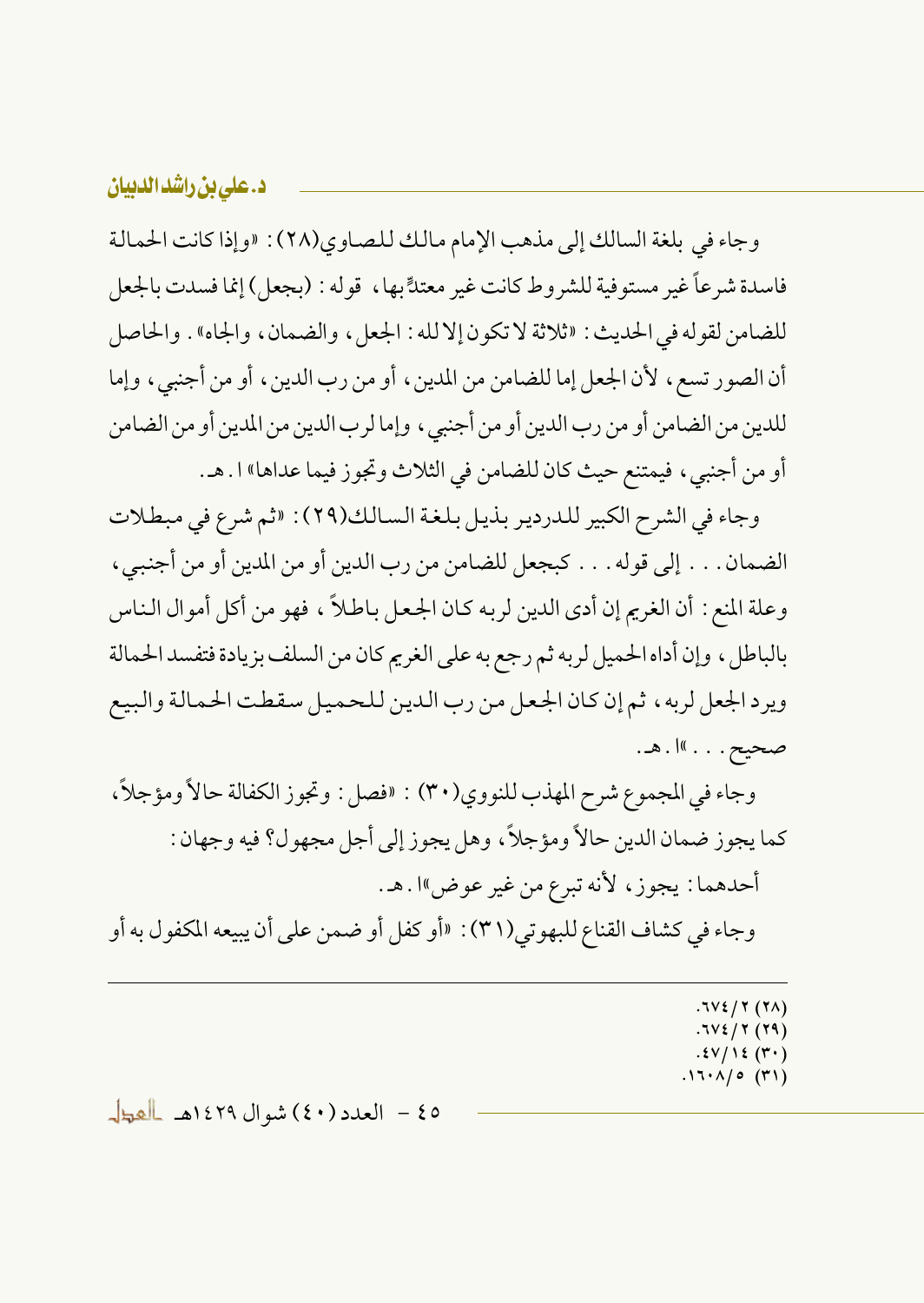المضمون عنه شيئاً عينه أي الكفيل أو الضامن لي وعلى أن يؤجره داره ونحوه كـ (على أن يهبه كذا) ، فلا يصح الضمان ولا الكفالة في ذلك كله ، لأنه من قبيل بيعتين في بيعة المنهي عنه» ل. هه.

- وجاء في مطالب أولى النهي شرح غاية المنتهى للرحيباني(٣٢) : «وكذا لو شرط في كفالة وضمان أن يتكفل المكفول له أو المكفول به آخر . . . إلى قوله . . . أو ضمن أو كفل على أن يبيعه المكفول به أو المضمون عنه شيئاً عينّه الكفيل أو الضامن أو على أن يؤجر ه كذا أي داره مثلاً، أو على أن يهبه كذا، فلا يصح الضمان ولا الكفالة في ذلك كله، لأنه كبيعتين في بيعة المنهي عنه»ا . هـ(٣٣).

– وفي الفتوى ذات الرقم ١١٦١٧ للجنة الدائمة للبحوث العلمية والإفتاء في المملكة العربية السعودية . . . سئلت اللجنة عن أخذ العوض على كفالة الأشخاص المعينين من العمال . . أجانت اللجنة بما نصه :

«هذا المال حرام، لأنه عوض عن الكفالة، وهي من عقود الإحسان . . . إلخ»(٣٤) – كما قرر مجمع الفقه الإسلامي المنبثق عن منظمة المؤتمر الإسلامي في دورته المنعقدة في جدة من ١٠-١٦ ربيع الآخرة عام ١٤٠٦هـ بشأن بحث «خطاب الضمان» ما نصه : «إن الكفالة عقد تبرع يقصد للإرفاق والإحسان . وقد قرر الفقهاء عدم جواز أخذ العوض على الكفالة ، لأنه في حالة أداء الكفيل مبلغ الضمان يشبه القرض الذي جر نفعاً على المقرض، وذلك ممنوع شرعاً»ا . هــ(٣٥).

 $. r1\Lambda/\Upsilon$  (۳۲)

- (٣٣) وانظر: معونة أولى النهي ٤ /١٣) .
- (٣٤) فتاوى اللجنة الدائمة للإفتاء ١٤/ ١٨٩–١٩٠.
- (٣٥) ينظر: الفقه الإسلامي وأدلته للزحيلي ٥٠٩٣/٧.

العطل العدد (٤٠) شوال ١٤٢٩هـ-٤٦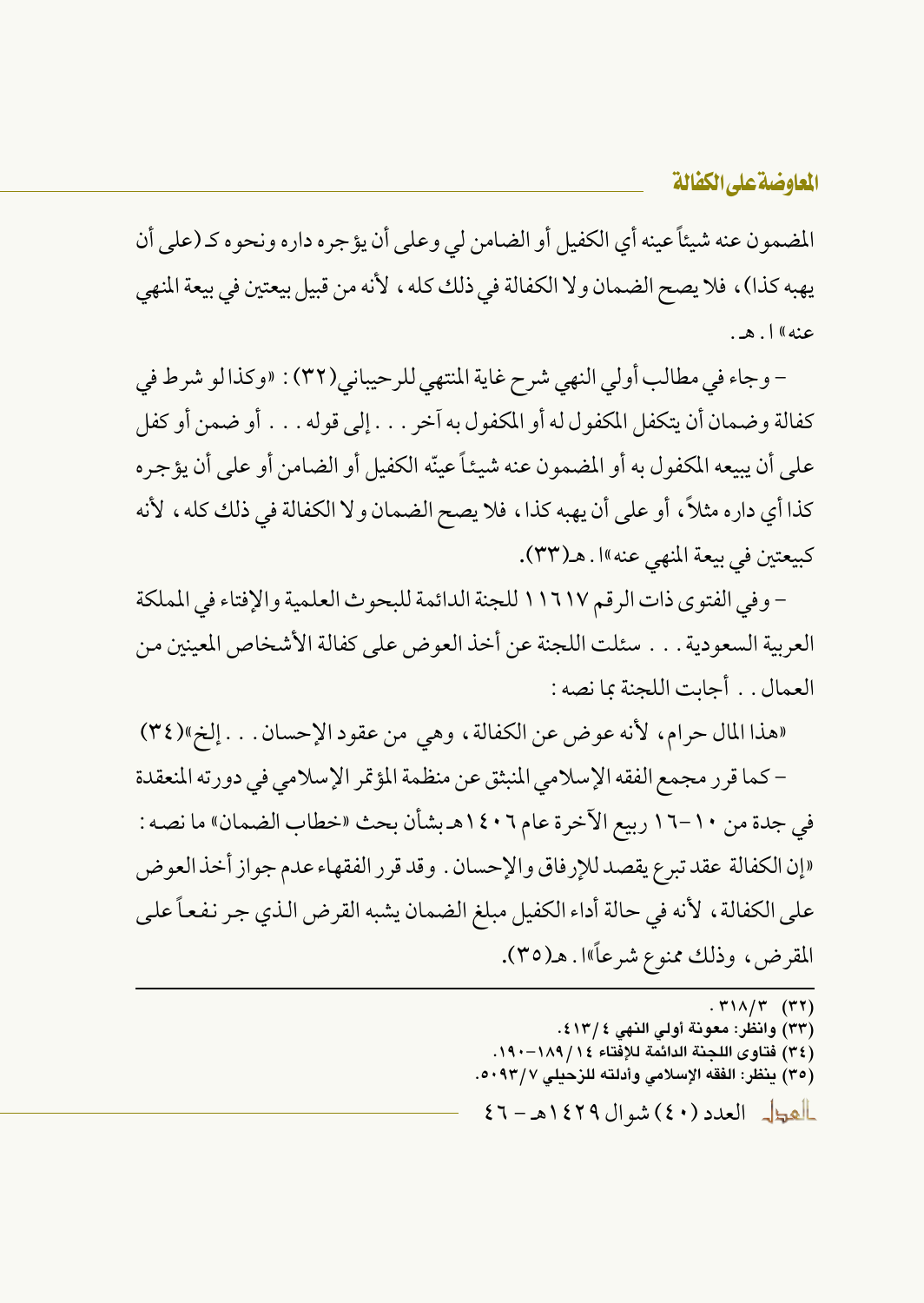– كما رجّح عدد من المعاصرين المنع من أخذ العوض مقابل الكفالة ، منهم محمد الموسى في بحثه (الضمان الشخصي) ص٢٨٢-٢٨٣ ، وعبدالكريم زيدان في بحثه (الكفالة والحوالة في الفقه المقارن) ص١٣٨-١٤٩.

ومما سبق يتلخص لنا الآتي : ١- أن عقد الكفالة مبناه على التبرع والإحسان والإرفاق، لا على المعاوضة، وبذا يمتنع أخذ العوض عن الكفالة .

٢ – أن العوض المدفوع مقابل الكفالة قد يكون من المكفول أو من رب الدين أو من طرف ثالث خارج .

٣- أن العوض قد يدفع مقابل الكفالة بالبدن، أو مقابل الكفالة بحق مالي .

٤ – أن الفقهاء –ير حمهم الله– عللو ا المنع من أخذ العو ض مقابل الكفالة بعدة تعليلات تقع على عين الصورة المتعاقد عليها وتختلف باختلافها .

– ففي أحو ال يمتنع لشبهه بالقر ض الذي يجر نفعاً في حال سداد الكفيل عن المكفو ل . - وأحياناً لشبهه بالبيعتين في بيعة المنهي عنه .

٥- أن حكم عقد الكفالة مع اشتراط العوض متردد بين بطلان العقد إن شُرط فيه، وبطلان الشرط إن كان اشتراطه خارجاً عن العقد .

– وهذا ما أحببت تحريره في هذه المسألة المهمة ، والتي تعرض أحياناً على أنظار المفتين في سؤالات الناس لهم، وتقع بين أنظار قضاة الشريعة في أروقة المحاكم حين يختصم المتعاقدون على مثل هذا التعامل ، فينال الكافل بما شرطه على المكفول أو غيره من عوض ٤٧ - العدد (٤٠) شوال ١٤٢٩هـ العطل